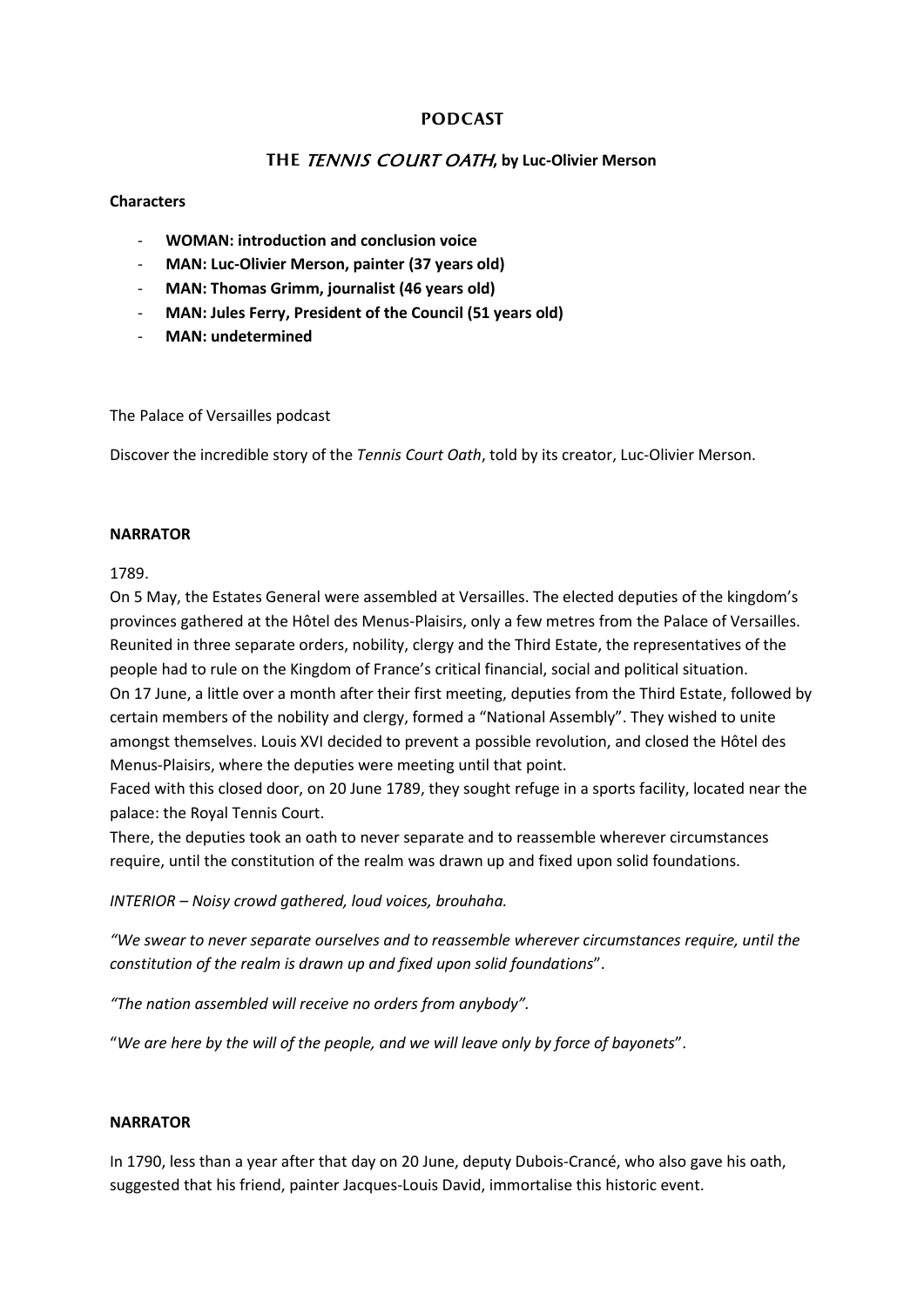This was how David, known for his mythological and historic paintings like *Oath of the Horatii* or *The Death of Socrates,* prepared to paint this act founding an entirely new society, free from royal authority. At the 1791 Salon de Peinture, he presented a preliminary drawing in pen and ink, a miniature of the huge painting that he was preparing to paint. The artist planned to fund his work by selling the engraving made from the preliminary drawing, via national subscription, which was meant to bring in 72,000 pounds. The final painting was planned to measure nearly 7 metres wide by 10 metres long. Hurried by events, David started work on the monumental painting.

But in 1791, the political unity of 1789 was already no longer. Certain heroes of the Revolution had disappeared, dismissed by the National Convention. Others were no longer living, like Mirabeau, who David planned to have a central position in the composition. He died in April 1791 and was discovered to have made clandestine contact with the king and his court.

The political disruptions of the time, paired with the lack of support for the subscription, prevented David from finishing his work. The artist kept the unfinished *Oath* in his workshop for the rest of his life. Jacques-Louis David died in 1825. One year later, his heirs cut the canvas of the unfinished *Oath* into three pieces, and sold the biggest piece to the French State, for the Musée du Louvre.

For nearly fifty years, public opinion lost interest in the very idea of painting the Oath of the Royal Tennis Court. 1789 drifted away, and so did its symbols.

Under the French Third Republic, as the 100-year anniversary of the French Revolution approached, Jules Ferry's government wished to bring the nation together around a common history and symbols. In 1880, 14 July was chosen as the country's national day. From then on, a site to home the museum of the Revolution was sought. This would be the Royal Tennis Court.

From 1882, architect of the Palace of Versailles, Edmond Guillaume, was charged with the building's interior restoration, left abandoned for several decades. The question of how to decorate the historic room led the government to once again envisage a great painting commemorating the Oath. On 12 August 1882, the Minister for Public Instruction and Fine Arts officially commissioned a painting representing the Oath of the Royal Tennis Court from young artist Luc-Olivier Merson, based on Jacques-Louis David's drawing and unfinished canvas. No small challenge awaited Merson, who only had a few months to complete the work.

On 20 June 1883, 94 years to the day after the Oath, the French Republic prepared to celebrate the brand-new Museum of the Revolution, in the historic room of the Royal Tennis Court. The fully restored room and work painted by Luc-Olivier Merson were ready: it was time for the inauguration...

*INTERIOR – Royal Tennis Court, a few hours before the inauguration Several distant voices: tradesmen working. Hurried steps approach us.*

#### **JOURNALIST**

Mr Merson! We had an appointment, sorry I'm late... Thomas Grimm, journalist for Le Petit Journal... Delighted to meet you!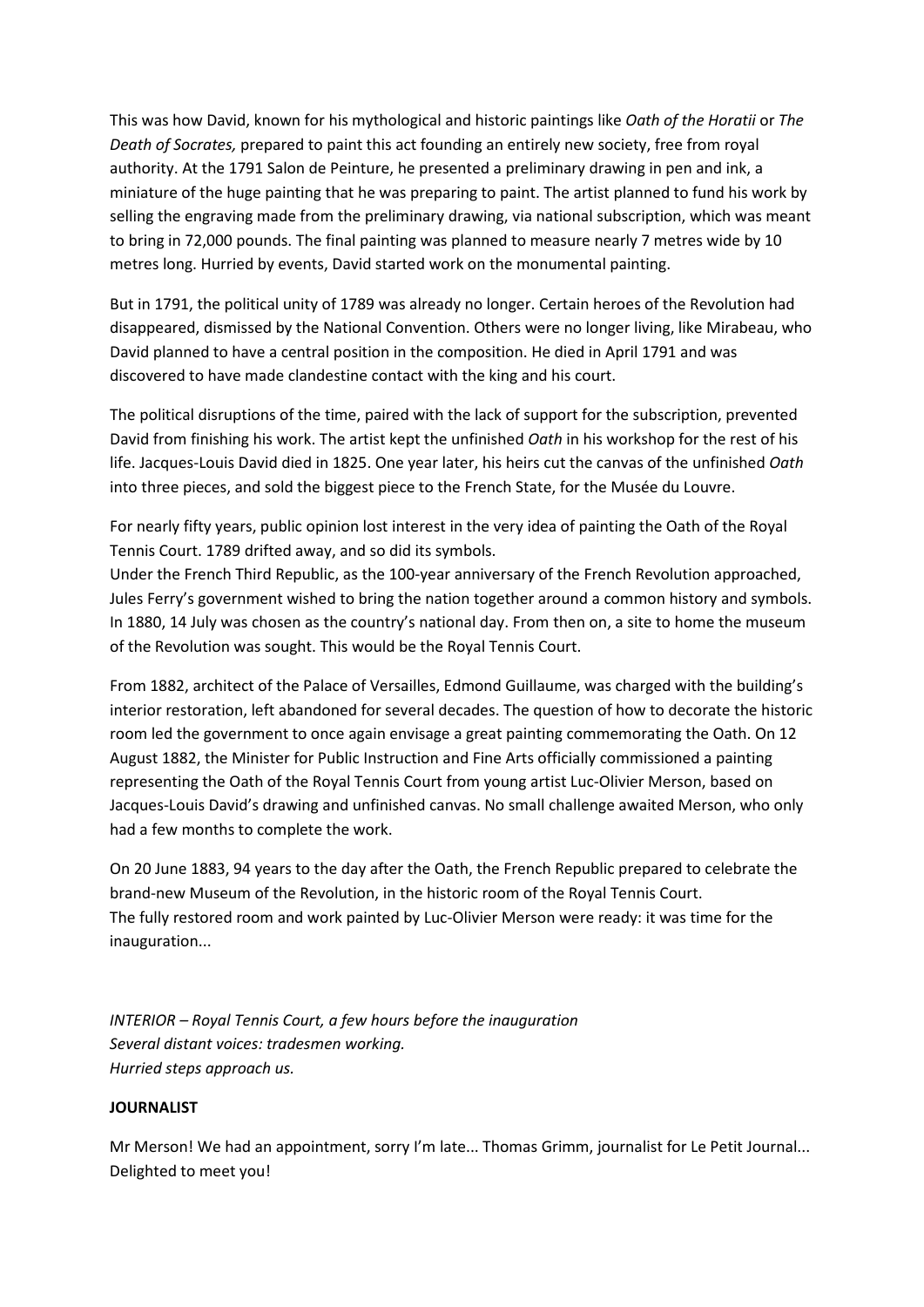#### **LUC-OLIVIER MERSON**

Not to worry! The Oath has been waiting nearly a century, it can wait a little longer... Hello Mr Grimm, and welcome to the Royal Tennis Court!

#### **JOURNALIST**

Many thanks for agreeing to meet me today, on the day of the inauguration...! If it suits, let's get started straight away! I came through Vieux-Versailles on foot, the streets are full of people!

### **LUC-OLIVIER MERSON**

Yes, the opening of the first Museum of the French Revolution is an event that certainly draws a crowd... And I won't be complaining...! *[Laughs]*

## **JOURNALIST**

I see the tradesmen are still working to hang the painting on the wall... A bit later and it would have been too late!

## **LUC-OLIVIER MERSON**

You can say that again! My assistants and I only finished painting the canvas last week. Then, it had to be transported to Versailles from my atelier at the Louvre, and mounted on the wall... As you say, it was close!

### **JOURNALIST**

Indeed! Well... Can you explain the origins of this project to our readers? We didn't have much information about this historic painting, but I believe I heard that you were inspired by the work of painter Jacques-Louis David, is that right?

#### **LUC-OLIVIER MERSON**

Yes, indeed, the government did not wish to reveal the details, and I was glad of it, because it meant that there was no external pressure disturbing my work!

But I can't exactly say that I was "inspired" by David... Well, if you want me to explain how the project began, I will have to talk a little about the history of this painting, so... please forgive me in advance for the lecture...!

## **JOURNALIST**

[*Humble*] Please, go on.

## **LUC-OLIVIER MERSON**

After the Oath took place, right here, on 20 June 1789, David started a large painting representing the scene. It was going to be a magnificent work, similar to what we are used to from David... You probably know his paintings, such as *Oath of the Horatii* or *The Coronation of Napoleon*... Well, the *Tennis Court Oath* was going to be just as symbolic as the first, and just as big as the second: an impressive size, a large number of figures, moved by a sacred desire to come together...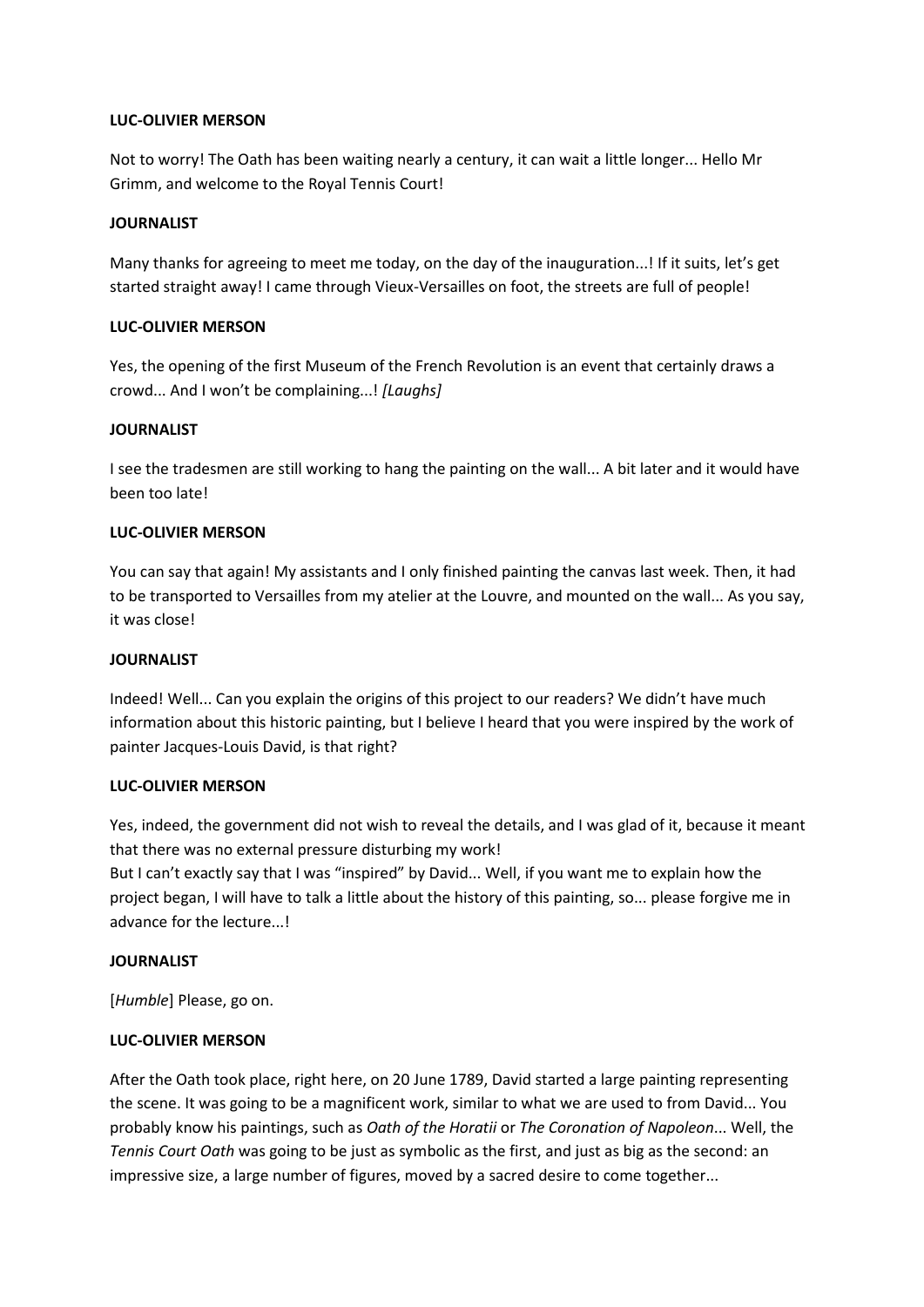Unfortunately, David was never able to complete his great project, and the *Unfinished Oath,* as I like to call it, was quickly rolled up and stored in the Louvre, where it can still be found today... Last year, Inspector of the Fine Arts, Mr Philippe Burty, informed me that he wanted an artist to "finish" the *Oath* or rather, resume it.

## **JOURNALIST**

Mmhmm... so that is where it all began for you.

### **LUC-OLIVIER MERSON**

I would happily start my story by saying that it all started last year, in 1882... but in reality, it all started on 20 June 1789!

## **JOURNALIST**

[*Laughs*] Indeed! You said that Mr David's painting is still at the Louvre... So you did not "finish" his painting, so to speak?

## **LUC-OLIVIER MERSON**

No, no! I did not "finish" David's painting; I based my piece on his drawing, and on the initial version he had started. The drawing that he presented at the 1791 Salon is very detailed: the faces of the figures are extremely expressive, so I was able to base myself on solid iconography.

## **JOURNALIST**

So, did you paint "identically", as you would say in the artistic world? I imagine that imposed certain limitations...?

## **LUC-OLIVIER MERSON**

To be specific, David's small-format drawing, the *modello,* was done in pen and wash and measured 1 metre long, and the painting he started was oil on canvas, bistre wash and black pencil. The commission I received, the "specifications" - so to speak - mentioned several things. I had to respect the dimensions of the painting imagined by David, that is, approximately 7 by 10 metres. Beyond the dimensions, I also had to respect the very light colours chosen by David for his drawing, so keep to shades of grey and brown, and paint using what we call "greyscale".

#### **JOURNALIST**

Yes, I was just thinking to myself about the colours. The painting we see here has a very light range of colours, especially at the bottom of the piece. I was surprised by David's choice of colours - when we talk about the great Jacques-Louis David, we think straight away about enormous works with bright, often warm colours, like *Oath of the Horatii* that you mentioned before, or *Leonidas at Thermopylae*...

## **LUC-OLIVIER MERSON**

Absolutely, that's right. It is important to understand that here, David was preparing to paint a modern, historic and symbolic event. He therefore had to paint the exceptional nature of the very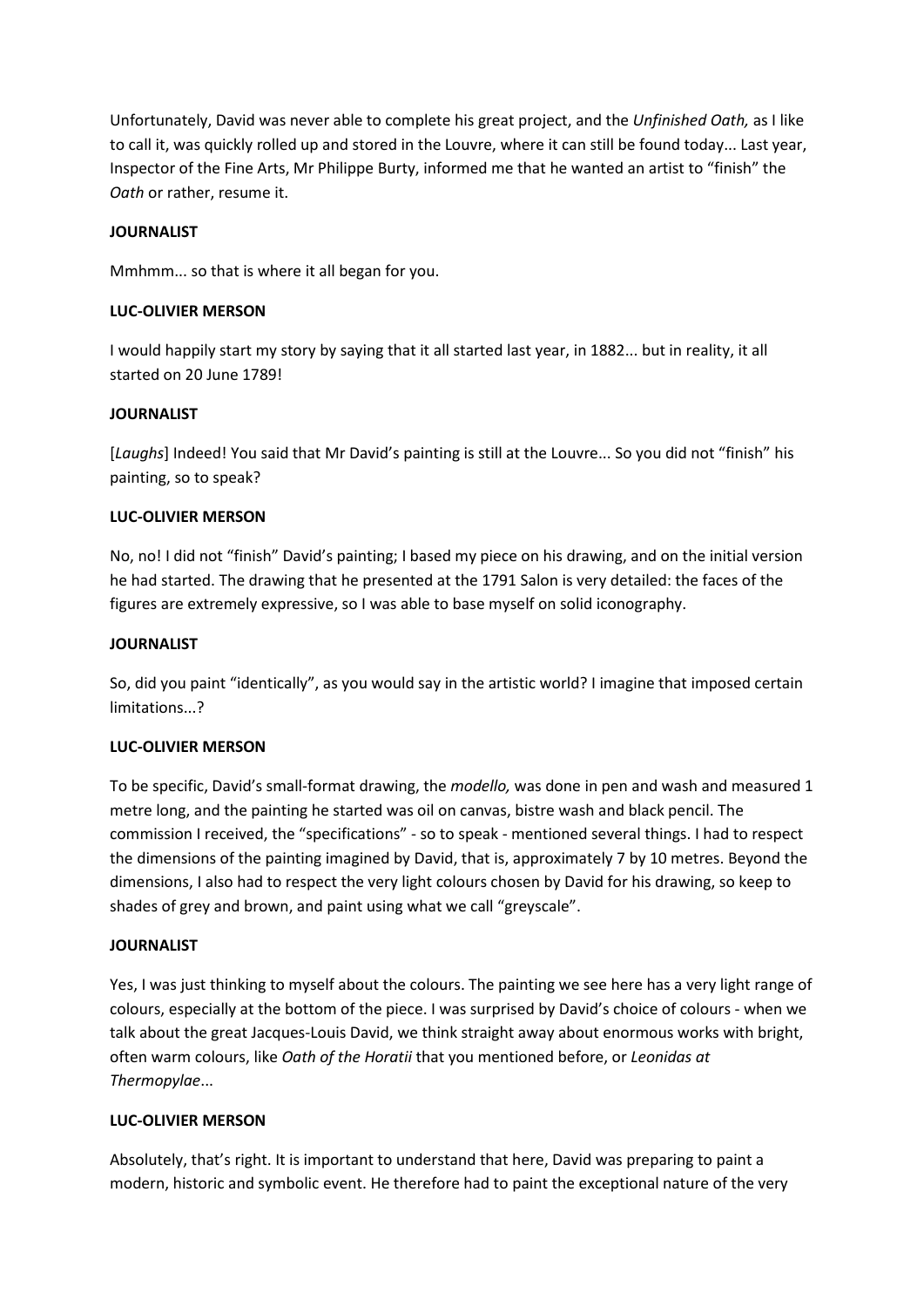spirit of these men who *performed* this *exceptional* act. But we are talking about a meeting of the deputies of the Assembly: the Third Estate, clergy and nobility. It would be inaccurate to imagine the deputies dressed in overcoats that were red, green, yellow, or any other colour: most deputies present were dressed in black, the common colour for official dress for members of the Third Estate. David would have probably preferred to paint red or blue togas, like in *Horatii* or *Leonidas*, and translucent skin and red hair like in *Sabine Women...* but the fact remains that he found himself forced to paint this modern event based on the rather... robust information that he had at his disposal! Hence the exceedingly grey colours. And on this point, we should note that the piece's symbolic value does not lie in the colours used, but rather in its composition!

#### **JOURNALIST**

What do you mean?

#### **LUC-OLIVIER MERSON**

To go down in history and make an impression, David's painting had to be monumental. Firstly through the decor, as mentioned - we can see the storm, the tension. Then through the figures - we can see the fear, but above all the audacity, the audacity of these men who came and provoked the royalty. And moreover, in the painting, we see only representatives of the nation... or rather, of the Third Estate, even if David has included some members of the clergy united to the cause. But as for the King, he is not there, and the deputies only take up a portion of the Royal Tennis Court. We, as the spectators, find ourselves facing them, as if David was inviting us to take part in the oath, to join the cause alongside them. And lastly, and maybe most importantly, we have all the outstretched hands, reaching towards the centre, in a great display of sacred union.

#### **JOURNALIST**

Speaking of which, my next question is about the figures' movements. They are extremely detailed we almost have the impression that each one has a very specific pose and expression. At the same time, the work as a whole clearly demonstrates an impetus for unity, union... How can this choice be explained?

#### **LUC-OLIVIER MERSON**

Indeed, that's an excellent observation. 18th-century historical painting was based on the "theory of passions", which involved presenting a very wide range of expressions. Here, they range from ecstasy to panic, fear and dejection. David was no exception to this great academic principle. When he started to paint *Oath,* he was already known, but this work was actually his first work depicting a major topic from contemporary history, as he typically painted antiquity. This meant that the commission was a true challenge for him -- as it was for me, but that is another story [*Laughs*] I think that David very quickly grasped the importance... I would say the *necessity* of painting the unity of the time. His work as an artist and painter appeared to him as an educational duty: painting the *Oath* meant painting the serious aspirations for freedom that were then shaking up his own century. And in the end, this painting is a way to leave a trace of this magnificent union, this founding legend, for posterity. I truly believe that *Tennis Court Oath* brings together all these ideas.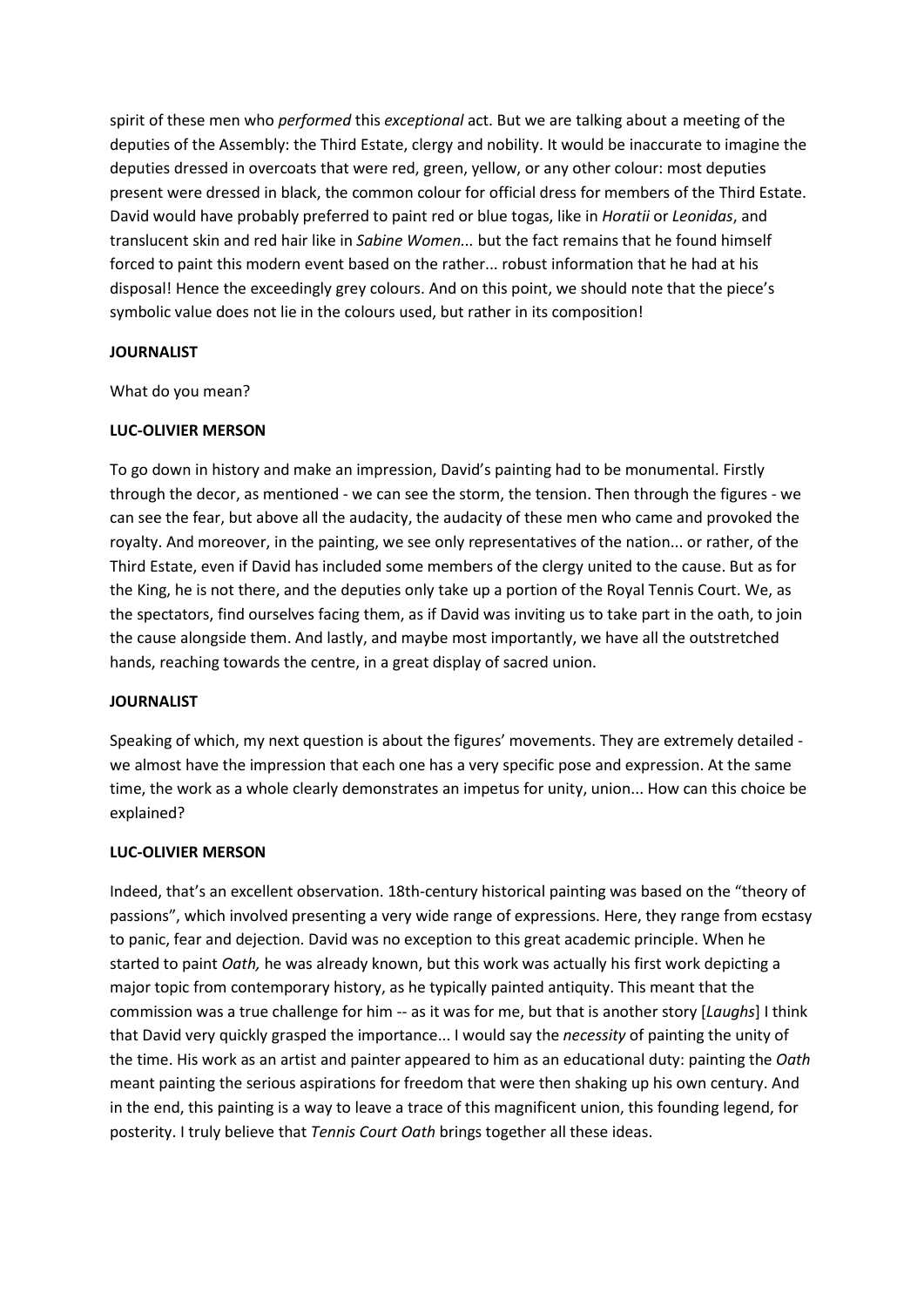## **JOURNALIST**

That's very interesting... And continuing on the topic of figures, how did David proceed in painting these historic figures? And how did *you* proceed, in turn?

## **LUC-OLIVIER MERSON**

Though the canvas he left behind was unfinished, David had nevertheless started to draw the bodies of his figures, and even started to paint, for some, the hands, feet or face... When he was in the preparatory phase, he asked the members of the Constituent Assembly who took the oath to give him portraits of themselves, or to come to his workshop to be painted. But I don't think he intended to give a likeness for *all* the members of the Assembly. Nevertheless, in his preliminary drawing and some of the painted faces in the unfinished painting, you can recognise some of the major figures of the Revolution; because these revolutionary figures, heroes of their time, should be recognisable by all. Under David's brush, this is embodied by an almost excessive expressiveness. Let's take Robespierre, for example: David placed him in the foreground, not far from Mirabeau, at the bottom right. I painted him in the exact same position as the Master desired: his face upturned, hands clasped to his chest, in a position of suffering, or... deliverance. We know that Robespierre was a central figure in the Revolution, but on 20 June, he was only one signatory among many others. So it is surprising to see that as early as 1790, when David started the painting, he painted Robespierre with this pain-filled expression, when we know that a few years later, in 1794, the same Robespierre would suffer bodily for the decisions he made... and he would lose his life in the same way that he caused so many others to lose theirs.

### **JOURNALIST**

If David could have finished the painting, do you think he would have removed Robespierre from the final composition?

## **LUC-OLIVIER MERSON**

Well, you know what they say, anything is possible, but we'll never know...

#### **JOURNALIST**

[Smiles] You're right...

And beyond the figure of Robespierre, David also wanted to paint other heroes. You mentioned Mirabeau... Is it Mirabeau there in the black overcoat?

#### **LUC-OLIVIER MERSON**

Yes, absolutely, Mirabeau at the bottom right, who actually also has his face upturned... On the topic of Mirabeau, I read somewhere that in David's composition, there is a "fabulous lie" about the events of 20 June.. And I must confess that I came to agree with it after studying the figure of Mirabeau a little more closely! I learnt that the Count had a face pocked by disease, almost disfigured. However, on David's work preserved at the Louvre, Mirabeau's body has been drawn and his face painted, and you can see that his face is smooth, paradoxically... almost handsome! I don't think I'm wrong in saying that David was seeking more to represent the history of the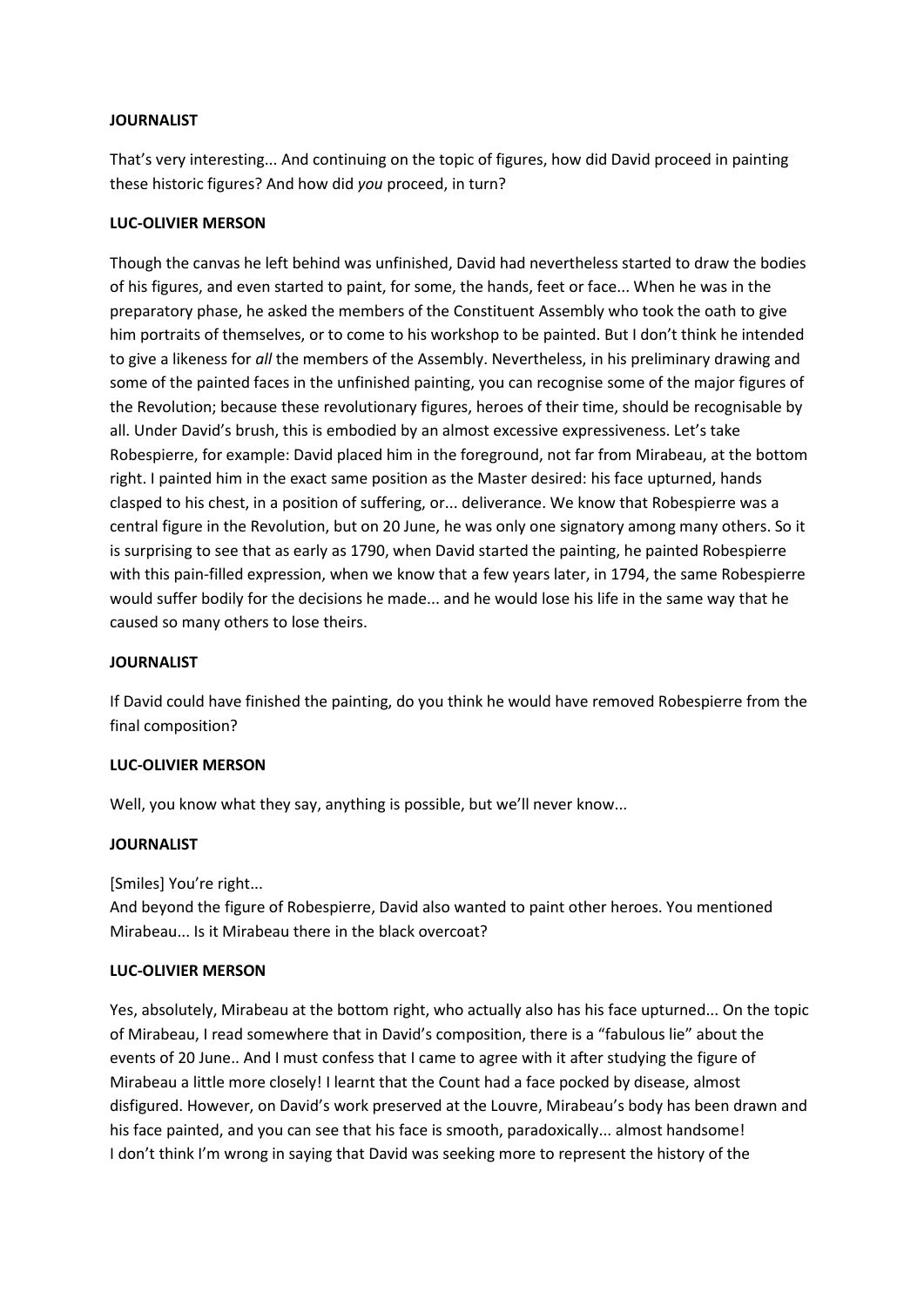Revolution than recreate the event absolutely faithfully. Which is why he sometimes took liberties with the truth...

## **JOURNALIST**

To Mirabeau's advantage!

## **LUC-OLIVIER MERSON**

[Laughs] Indeed, to Mirabeau's advantage... in particular!

## **JOURNALIST**

But if David used portraits that the deputies sent him, how were you, on your side of things, able to find information about the faces of the figures who had not yet been painted, and who are no longer living?

## **LUC-OLIVIER MERSON**

Indeed, in some cases I was short on material... Though I could not meet these key figures of the Revolution, I was able to find the information I needed for my composition in the collection of engraved portraits at the National Library, in Paris. Once I had enough details about their face and body type, I could start to paint: first the face and expression, then the details of the clothes. Jacques-Louis David is very well-known among artists for how well he painted the hang of fabric, and how perfectly he executed all his paintings. In *Tennis Court Oath*, there is a lot of draped fabric, such as the gentlemen's overcoats - accentuated by the fact that all the figures are in "movement". So I had to paint the hang of the clothes according to the movement of each figure... as well as the movement of the curtains fluttering in the wind.

#### **JOURNALIST**

Yes, and what's more, the composition's general atmosphere conveys a certain tension... almost dramatic! I mean, all the hands reaching towards the centre, the general exaltation, the curtains caught in the wind, the lightning splitting the sky.... As if the natural elements were accompanying this revolution of men, in a way?

#### **LUC-OLIVIER MERSON**

Absolutely... And it's the wind and tumult of history that we have before us...

#### **JOURNALIST**

Would you say that as well as being a historic painting, *Tennis Court Oath* is a poetic work?

#### **LUC-OLIVIER MERSON**

Oh.... exactly! I would even say that it is a poetic work *first,* and a historic one second*.* The event in itself is historic, of course, but the painting... It is more symbolic in other ways, in how it *tells* this story. And like any artistic creation, it is poetic by nature... David's painting recounts and educates, passionately. And I tried to pay tribute to it, by bringing this unfinished poetic project to life.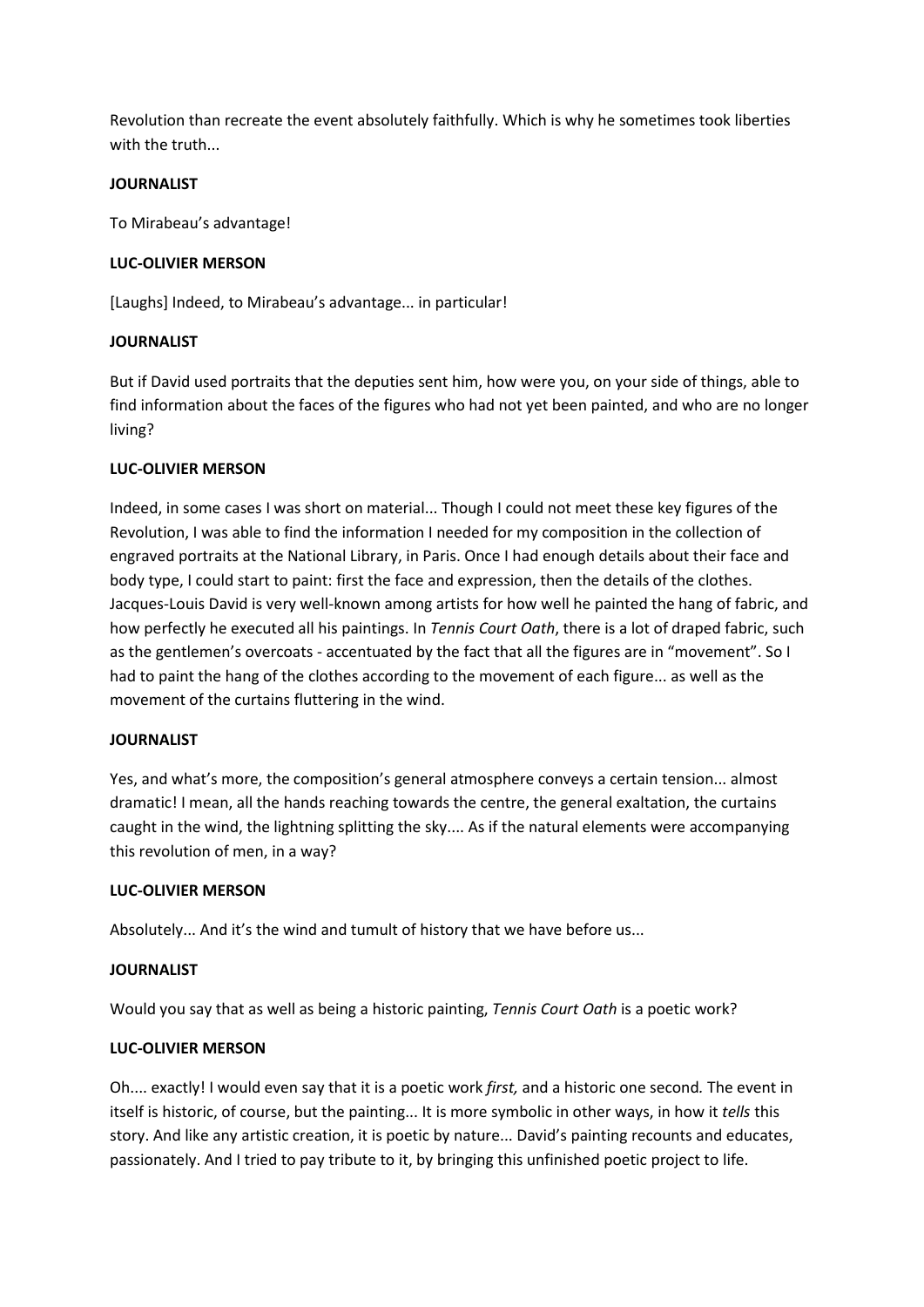### **JOURNALIST**

Weren't you intimidated by the task?

### **LUC-OLIVIER MERSON**

[*Laughs*] Of course I was! I went through various emotions, from happiness, above all, to fear... I imagine I needed a bit of both to see this artistic exercise through!

### **JOURNALIST**

And... may I ask about the more practical, perhaps logistical, part of your work? You said earlier that the canvas measures 7 by 10 metres, correct?

## **LUC-OLIVIER MERSON**

Approximately, yes.

## **JOURNALIST**

As the painting David started was cut into several pieces, you mainly had the small, preliminary drawing... How were you able to transpose it to the dimensions that David wanted for the work?

## **LUC-OLIVIER MERSON**

I am glad you asked me this question. Indeed, I had to adapt David's drawing to scale, in order to paint the "life-sized" piece as David imagined. I could never have done it with the naked eye, that was clear. I was fortunate enough to cross paths with a certain Mr Manuel-Perier, who has created a marvellous invention called the "optical projection enlargement process" [*Pause*] In simple terms, it's an entirely new system that allows one to transfer an image, overlaid with a grid, of small dimensions to a larger surface using light projection. So we transferred David's grid and general drawing onto the large canvas... and all I had to do was paint!

#### **JOURNALIST**

And as you said before, you painted the piece in your workshop, at the Louvre.

#### **LUC-OLIVIER MERSON**

Yes... although it is not "my" workshop, rather a workshop made available to me by the Louvre, as mine is too small for such a huge canvas. And working at the Louvre is not so unpleasant, one even acquires a taste for it! [*Laughs*] In fact, it was very practical, as I was able to go directly to the storerooms and see the David's unfinished piece whenever I needed.

#### **JOURNALIST**

And it's a truly magnificent painting you are presenting here, for the inauguration of the Museum of the Revolution.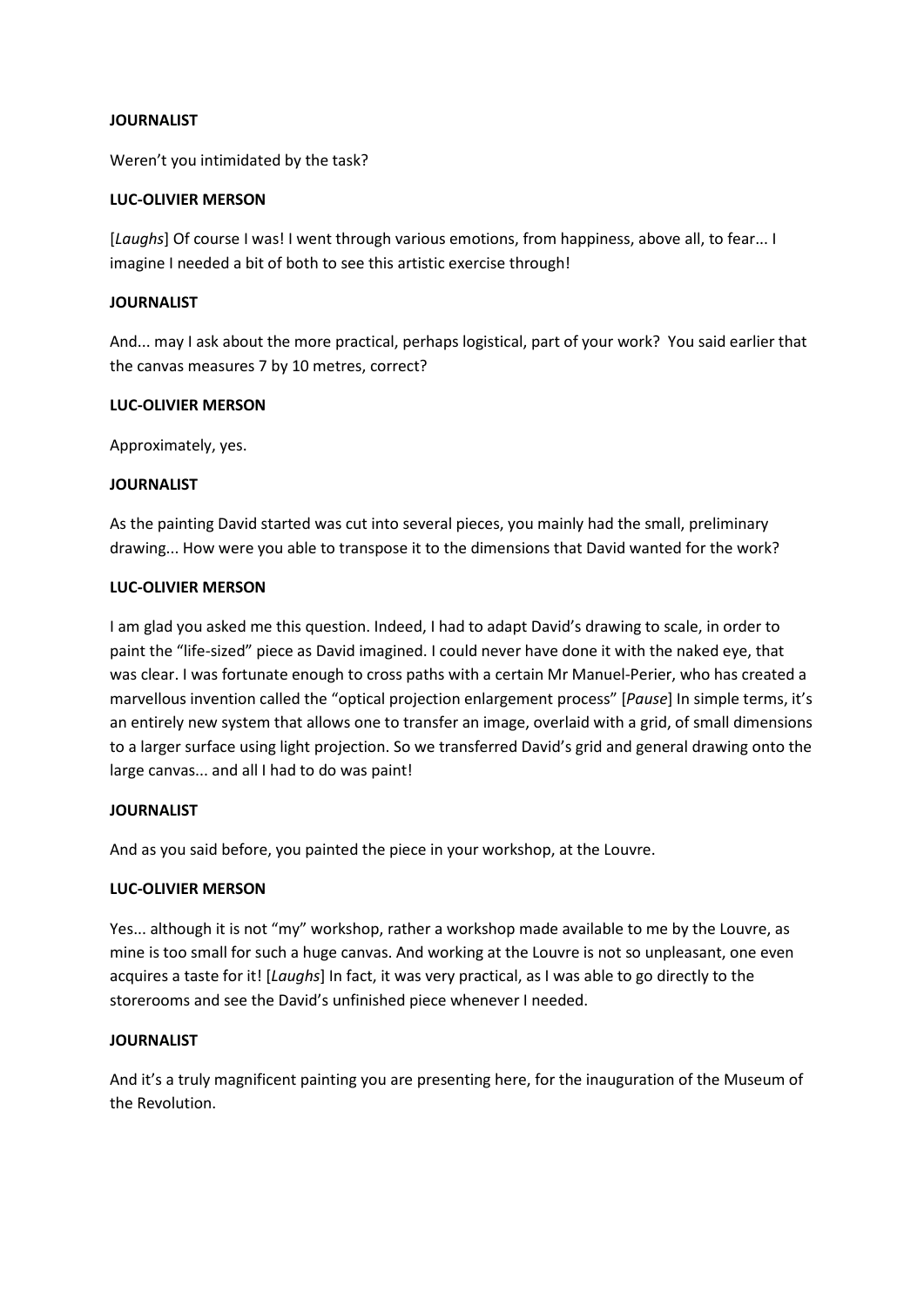### **LUC-OLIVIER MERSON**

Thank you very much. Yes... Today, I am savouring the pleasure of paying tribute to those who forged our nation. It was an honour for me to follow in David's footsteps. I hope I have not let him down. In any case, this experience has left me happier both as an artist and as a person.

#### **JOURNALIST**

Well, Mr Merson, I think I have what I need! My article will appear in tomorrow morning's edition of the *Petit Journal,* I will ensure a copy is sent directly to your workshop, if that suits you?

## **LUC-OLIVIER MERSON**

Directly to my home would be better, Boulevard Saint-Michel. I have vacated the workshop that the Louvre graciously lent me... despite my best wishes! [*Laughs*]!

## **JOURNALIST**

[*Laughs*] Boulevard Saint-Michel, noted! Thank you so much, Mr Merson, for your time.

## **LUC-OLIVIER MERSON**

Thank you, Mr Grimm. I truly hope that your article will ensure this historic site receives the interest it deserves!

*INTERIOR - Royal Tennis Court. Noisy crowd gathered. Time for the speech from Jules Ferry, President of the Council*

#### **MAN'S VOICE**

Ladies and gentlemen, the President of the Council, Mr Jules Ferry.

## **JULES FERRY**

#### *Ladies and gentlemen,*

*I can see that we are all slowly being overcome by emotion in the presence of this history, these great figures, these major events of the past, that yet are still alive, immortal. I can see that we all feel that today's celebration is not a celebration like any other. No, it is not the celebration of a political party, but rather one of the timeless dates of humanity. It belongs to this major period, during which, as Michelet said so well, France was undertaking, at its risk and peril, the affairs of the human race (...).*

*It took place next to the palace of the monarchy, almost in its moat, in the presence of a court determined to resist, pursued by mercenary regiments swarming the city. It took place on a tennis court reserved for the pleasure of princes, at the very heart of the Ancien Régime, with the new, now triumphant regime, rising up. This was the scene. Who were the characters? Unknown men from the province, a "crowd of petit bourgeois", as they were called mockingly. They found themselves chased from their meeting place, like naughty schoolboys, their feet in the mud and heads in the rain.*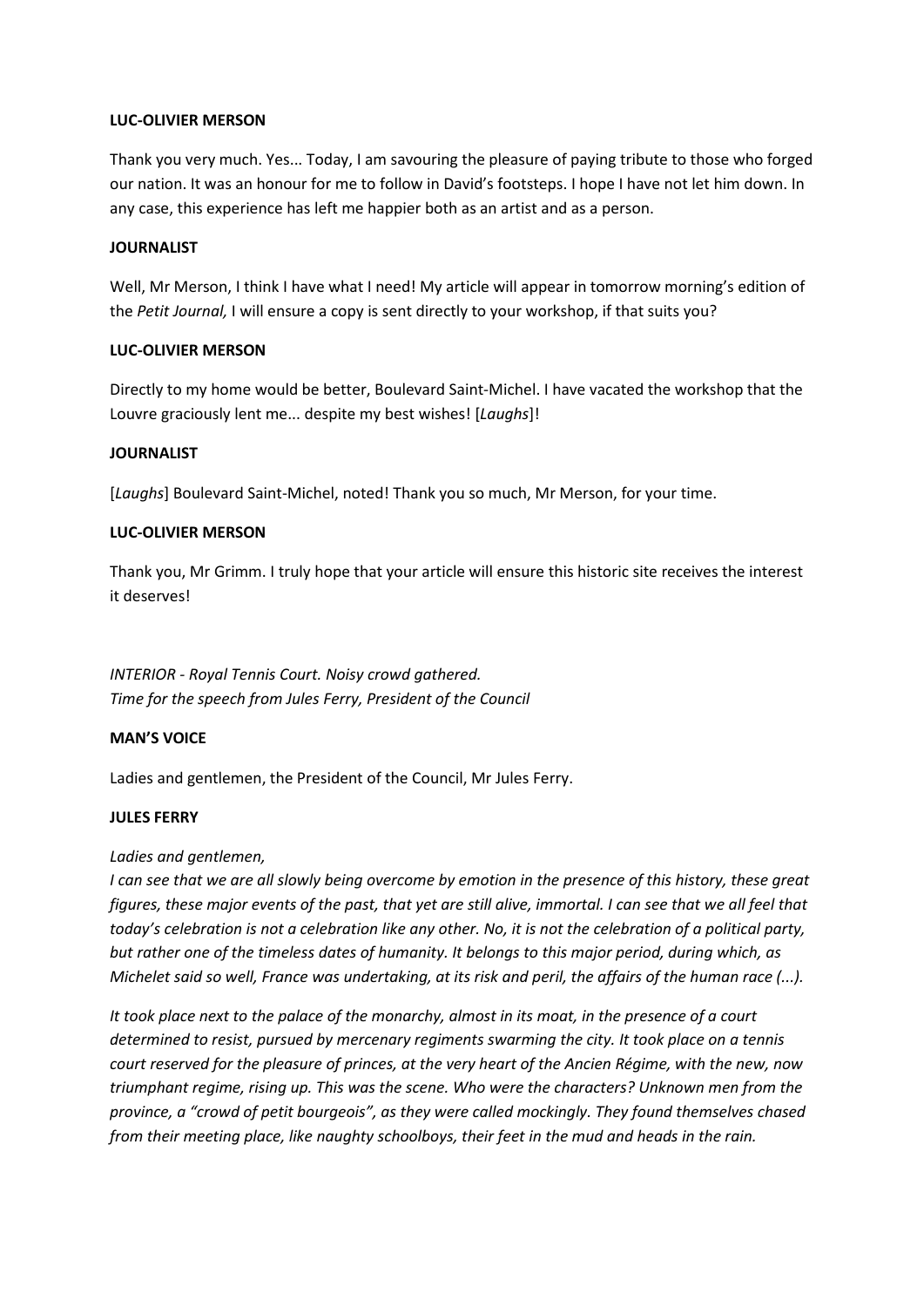*Chance drove them here, where they took an oath. And what was the oath? They swore to France not to separate without giving it a Constitution that would replace arbitrary power with the law, privilege with equality, and despotism with freedom. They swore to free the earth, thought, humanity, citizen and country. They kept this oath, as proven by the fact that we are here.*

*Ladies and gentlemen, what is the best way of honouring these famed words? It is to hear their teachings. Two main lessons emerge from their story. The first is that it is not strength that triumphs, but rather what is right. Their work consecrated the triumph of moral strength over all material forces mustered to fight them. The second is that the reason the movement of 1789 was unstoppable is that all these revolutionaries were united.*

*When division arose later between the Republicans, such efforts were compromised. Let us apply these lessons. Let us be united in the Republican faith. Let us push back agents of dissension, whatever mask they bear. And we will pay the greatest honour to the memory to these great men.*

*INTERIOR - Royal Tennis Court. Noisy crowd gathered. Applause.*

## **NARRATOR**

On 20 June 1883, 94 years after the Oath brought the Royal Tennis Court into the history books, this site experienced its resurrection, inaugurated as the first Museum of the French Revolution.

Despite being added to the List of Historic Monuments in 1848, the Royal Tennis Court underwent long years of abandonment and deterioration. In 1883, it was restored and transformed into a true site of history. Edmond Guillaume, architect of the Palace of Versailles and Trianon, set up a statue of deputy Jean-Sylvain Bailly in the centre of the room. Several weeks after the Oath, Bailly became the first mayor of Paris, before perishing under the guillotine. Commissioned from sculptor René de Saint-Marceaux, the statue represents Bailly standing, his face firm, taking the oath, with his arm reaching towards the assembly. The statue is placed beneath a Doric aedicule, supported by two columns. Beneath the monument's frontispiece, it reads:

## "*They swore, they fulfilled their oath*"

Overlooking the stone aedicule rises a gilded bronze Gallic rooster, the work of artist Auguste Cain. Next to Bailly, along the Pompeian red wall, Edmond Guillaume placed the busts of some of the most important signatories, including Barnave, Buzot, Merlin de Douai, Mirabeau, Guillotin, Siéyès and others. Around the entire periphery of the room's walls are painted the names of the deputies who signed the Royal Tennis Court Oath.

The opening of the Museum of the French Revolution has led to increased attention on the site, and the symbol it represents. In 1883, the French Republic, still seeking unifying symbols, inscribed the Oath of 20 June in the collective memory as an act that founded the new society.

By completing David's unfinished project, Luc-Olivier Merson in turn entered the tumultuous, spectacular history of the Tennis Court Oath. The version of the work that he delivered in 1883 crystallised the feeling of union that the hundred-year anniversary of the Revolution in 1889 would